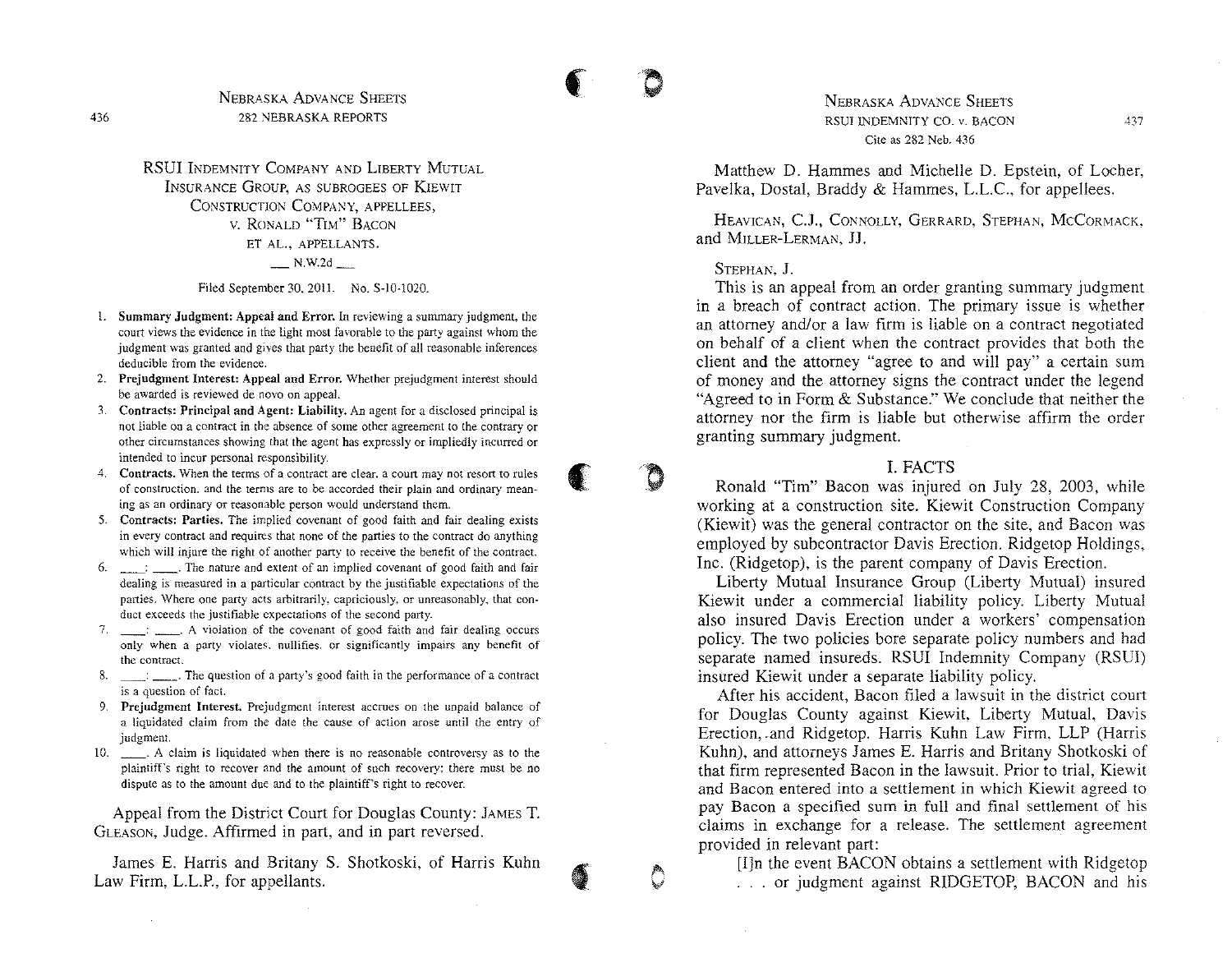attorneys, ... Harris and ... Shotkowski [sic], agree to and will pay to KIEWIT and/or its insurer(s) a sum of money up to a total sum of Seven Hundred Fifty Thousand and  $00/100$  (\$750,000.00) from any such settlement with RIDGETOP or final judgment against RIDGETOP, by paying to KIEWIT 50% (1/2) of the first Five Hundred Thousand and  $00/100$  (\$500,000.00) obtained by BACON in settlement with RIDGETOP or final judgment against RIDGETOP and 25% (1/4) of any monies obtained in excess of Five Hundred Thousand and 00/100 (\$500,000.00) obtained by BACON in settlement with RIDGETOP or final judgment against RIDGETOP, up to the total reimbursable amount of Seven Hundred Fifty Thousand and 001I00 (\$750,000.00). BACON further agrees that any payment owed by BACON to KIEWIT pursuant to the terms of this paragraph will be made by BACON in cash or its equivalent as soon as possible, and not to exceed seven (7) days, after receipt of good funds from RIDGETOP, unless such time is extended by agreement of the parties.

In a section entitled "Worker's Compensation," the settlement agreement stated that Liberty Mutual had advised the parties that it "did not believe" it would be asserting an interest in any settlement proceeds obtained by Bacon from either Kiewit or Ridgetop. Although the agreement contemplated the receipt of written verification from Liberty Mutual to this effect, it was executed prior to this occurring and it appears from the record that no written verification ever occurred. The settlement agreement further provided that "notwithstanding" Liberty Mutual's advisement and anticipated written verification, Bacon agreed to defend and indemnify Kiewit "with respect to any claim or suit which is or may be made by Liberty Mutual ... as the workers' compensation insurer for Davis Erection."

**The settlement agreement contained the notarized signatures** of Bacon and a Kiewit representative. Harris signed the agreement under the legend "Agreed to in Form & Substance," and Kiewit's attorney did likewise. The attorneys' signatures were not notarized.

### NEBRASKA ADVANCE SHEETS **RSUI INDEMNITY CO. v. BACON Cite as 282 Neb. 436**

On August 23, 2007, RSUI issued a draft payable to Bacon and his attorneys at Harris Kuhn. On August 29, Liberty Mutual issued a draft which was also payable to Bacon and Harris Kuhn. These payments were made by the insurers on behalf of Kiewit pursuant to the settlement agreement. The payments were deposited into Harris Kuhn's trust account.

Bacon, represented by Harris and Harris Kuhn, then began settlement negotiations with Ridgetop. The negotiations became complicated when Liberty Mutual claimed an interest in any amount Bacon received from Ridgetop. Liberty Mutual eventually conceded that it had no subrogation right to any amount obtained by Bacon from Ridgetop, but insisted that it was entitled to a statutory credit against its future workers' compensation benefit payments to Bacon based on any amount Bacon obtained from Ridgetop.' Bacon ultimately settled with Ridgetop and received \$1.25 million. At the time Bacon obtained the money from Ridgetop, the validity of Liberty Mutual's claim for a future statutory credit had not been resolved.

RSUI and Liberty Mutual filed this breach of contract action after Bacon received the proceeds of the Ridgetop settlement but refused to make payment to them under the terms of the Kiewit settlement agreement. The district court granted summary judgment in favor of RSUI and Liberty Mutual and found Bacon, Harris, and Harris Kuhn liable in the amount of \$437,500 plus prejudgment interest. Bacon, Harris, and Harris Kuhn filed this timely appeal.

# II. ASSIGNMENTS OF ERROR

Bacon, Harris, and Harris Kuhn assign, restated and consolidated, that the district court erred in (1) finding that Harris and Harris Kuhn were personally liable on the settlement agreement, (2) granting summary judgment in favor of RSUI and Liberty Mutual, (3) requiring Bacon to indemnify Liberty Mutual against its own intentional acts, (4) calculating the amount owed under the settlement agreement, and (5) finding

 $\left( \frac{1}{2} \right)$ 

o

 $\blacklozenge$ 

•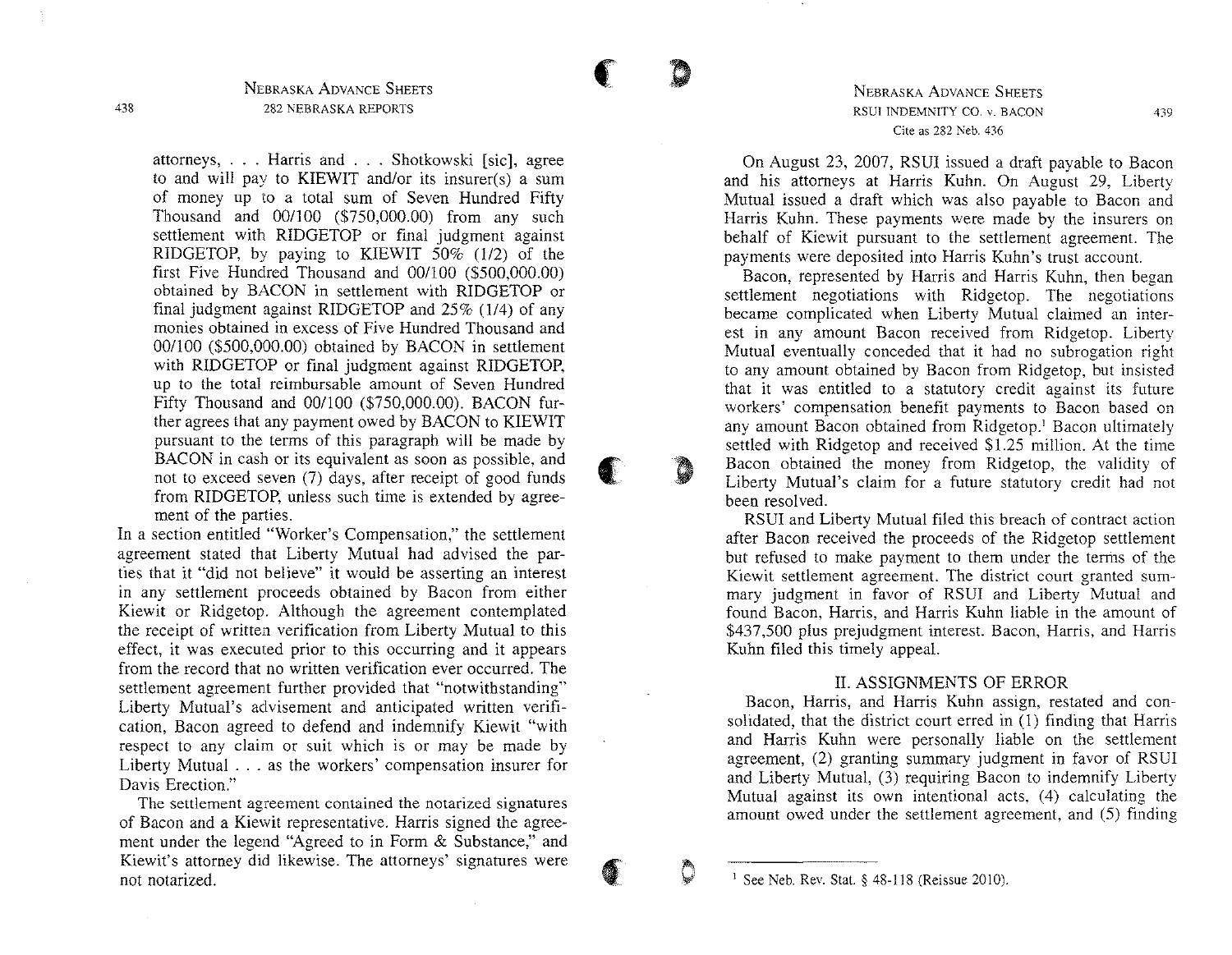$\bullet$ 

(

:0

(

**)**<br>المسائلة

that the amount owed under the settlement agreement was a liquidated amount and awarding prejudgment interest.

# **III. STANDARD OF REVIEW**

[1] In reviewing a summary judgment, the court views the evidence in the light most favorable to the party against whom the judgment was granted and gives that party the benefit of all reasonable inferences deducible from the evidence.'

[2] Whether prejudgment interest should be awarded is reviewed de novo on appeal.'

### IV. ANALYSIS

# 1. HARRIS AND HARRIS KUHN HAVE No PERSONAL LIABILITY

The district court found that RSUI and Liberty Mutual were entitled to summary judgment and that they could recover from Bacon, Harris, or Harris Kuhn, Harris and Harris Kuhn argue that even if the Kiewit settlement agreement was breached as a matter of law, they cannot be personally liable for the amounts due, because they acted solely as Bacon's agent. They rely on the general rule that an agent, acting for a disclosed principal, is not liable for the principal's contract.<sup>4</sup>

[3] While that is the general rule, an agent can become personally liable if "the agent purports to bind himself or herself, or has otherwise bound himself or herself, to performance of the contract."<sup>5</sup> Stated another way, an agent for a disclosed principal is not liable on the contract '''in the absence of some other agreement to the contrary or other circumstances showing that the agent has expressly or impliedly incurred or intended

### NEBRASKA ADVANCE SHEETS RSU! INDEMNITY CO. *v,* BACON **Cite as 282 Neb. 436**

to incur personal responsibility.'''6 The question before us is whether the terms of the contract and/or the circumstances of the deal showed that Harris and/or Harris Kuhn impliedly incurred or intended to incur personal liability,

The Kiewit settlement agreement provides: "[I]n the event BACON obtains a settlement with Ridgetop . . , BACON and his attorneys, . . . Harris and . . . Shotkowski [sic], agree to and will pay to KIEWIT and/or its insurer(s) a sum of money" according to the contractual formula, The agreement also specifies that settlement drafts were to be payable to both Bacon and "His Attorneys At Harris Kuhn," RSUl and Liberty Mutual argue that these contractual provisions, combined with Harris' signature on the settlement agreement, demonstrate that Harris and the firm intended to incur personal liability on the contract.

Although the contractual language refers to both Harris and Shotkoski, RSUI and Liberty Mutual do not argue that Shotkoski has any personal liability on the contract. We assume this is because Shotkoski did not sign the agreement. The rule in Nebraska is that signatures of the parties are not essential to establish a binding contract if manifestation of mutual assent is otherwise shown, unless there is a statute requiring a signature or an agreement by the parties that a contract shall not be binding until it is signed.<sup>7</sup> Here, the settlement agreement, at section 21, expressly states that it "shall not be effective . . . unless and until each party executes the original or a counterpart."

In light of this, Shotkoski cannot under any interpretation of the contract be personally liable, and Harris and Harris Kuhn cannot be personally liable unless Harris' signature on the "form and substance" block can be construed to bind him and his firm personally, We conclude that under the circumstances of this case, particularly the nature of the signature

**440**

<sup>2</sup> *Wilson v. Fieldgrove,* **280 Neb. 548. 787 N.W.2d 707 (2010):** *Bamford v. Bamford,* Inc., 279 Neb, 259, 777 N,w'2d 573 (2010),

*<sup>3</sup> Duuon-Lainson Co. v. Continental Ins. Co.,* **279 Neb. 365. 778 N.\V.2d** 433 (2010); *Archbold v. Reifenrath;* 274 Neb, 894, 744 N,w'2d 701 (2008),

**<sup>4</sup> See.** *Broad v. Randy Bauer Ins. Agency,* **275 Neb. 788, 749 N.W.2d 478** *(2008): McGowan Grain v. Sanburg,* **225 Neb. 129. 403 N.W.2d 340** *(1987); Cargill Leasing Corp. v, Mueller,* 214 Neb. 569, 335 Nw.zd 277 (1983),

*<sup>5</sup> Broad, supra* **note 4. 275 Neb. at 795. 749 N.W.2d at 483.**

<sup>6</sup> *Cargill Leasing Corp., supra* **note 4. 214 Neb. at 572, 335 N.W.2d at 279. quoting** *Koperski v. Husker Dodge, InC'..* **208 Neb. 29, 302 N.W.2d 655** (1981),

<sup>7</sup> *In re Estate of Mathews,* 134 Neb, 607, 279 NW. 301 (1938); *Coffey v, Mann*, 7 Neb. App. 805, 585 N.W.2d 518 (1998).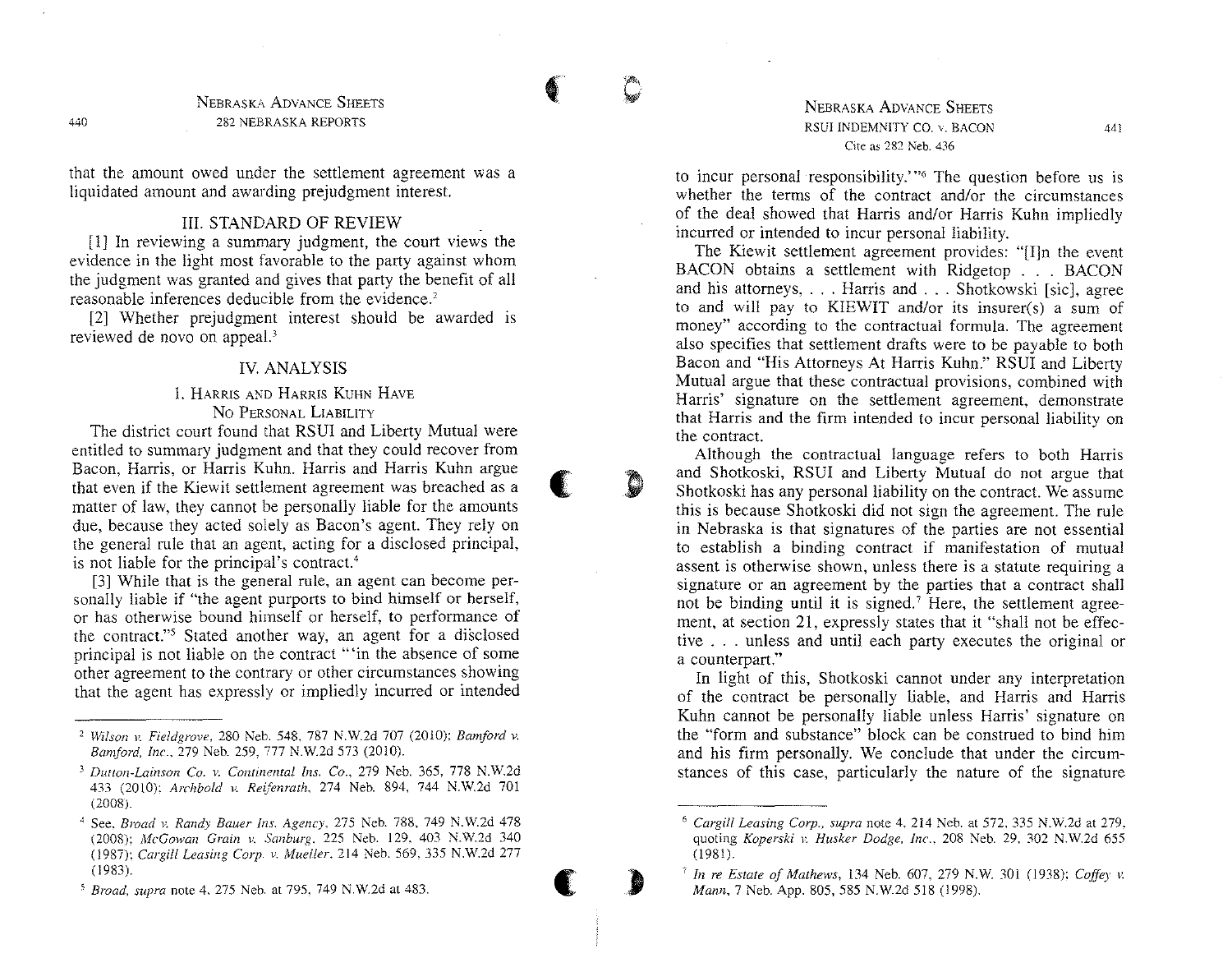~.

(

D

 $\overline{\phantom{a}}$ 

)<br>()<br>()

11 *ld.*

and the ambiguous contractual language, it cannot. Harris' signature under the legend "Agreed to in Form & Substance" demonstrates only that he was Bacon's attorney and that "the document [was] in the proper form and embodie[d] the deal that was made between the parties." Nothing about the signature indicates or implies an intent to incur personal liability on the contract. Indeed, Kiewit's attorney signed an identical signature block even though no contractual language could be construed to impose a personal obligation on Kiewit's attorney. In addition, the contractual language relied upon by RSVI and Liberty Mutual is ambiguous, but at most governs the manner by which payment under the contract was to be made, not the parties which were to be liable for such payment.

RSUI and Liberty Mutual rely on *Kalberg* v. *Gilpin Company.'* In that case, buyers executed a written offer to purchase a home for the total price of \$18,000. The contract required the buyers to pay \$1,500 in earnest money and provided that the remaining \$16,500 would be financed by first and second deeds of trust through the real estate agency. The contract further provided that if the financing could not be obtained, the earnest money would be returned. The contract was signed by the buyers, the seller, and an agent of the real estate company. Prior to closing, the buyers were informed by the agency that there was a fee for obtaining the deeds of trust and that the final amount due was \$18,800. The buyers refused to pay the additional \$800 because it was not agreed to in the purchase contract. When the seller and the agency refused to return the earnest money, the buyers sued them both.

In resolving the dispute in favor of the buyers, the court noted that the buyers had "proceeded properly in joining as defendants both the seller-principal and his agent."<sup>10</sup> It reasoned:

Although it is generally true that an agent who discloses the name of his principal to the persons with whom he is dealing incurs no personal responsibility to such persons

NEBRASKA ADVANCE SHEETS RSUI INDEMNITY CO. v. BACON Cite as 282 Neb. 436

on account of the transaction, there is an exception where the contract or circumstances of the transaction discloses a mutual intention to impose a personal responsibility on the agent. Such intention appears in the written contract here involved wherein the agent acknowledged receipt of the \$1,500 earnest money subject to a stipulation contained on the reverse side of the contract that it would be retained by the agent subject to certain conditions or until the sale was consummated. Thus the agent was to hold this payment as a stakeholder subject to being accountable to both the seller and the buyers.<sup>11</sup>

We find *Kalberg* distinguishable from the instant case, because in *Kalberg,* the real estate agent signed the contract as a party and the contract contained express terms about the agent's duty to hold the money in escrow for the parties. Here, both the contractual language and the import of Harris' signature are much less clear, and we decline to find that general agency principles can be displaced in such a situation. The district court erred in finding that Harris and Harris Kuhn were personally liable on the contract.

# 2. CONTRACT BREACHED AS MATTER OF LAW

# (a) Plain Language of Contract

Bacon contends the district court also erred in finding the settlement agreement was breached as a matter of law. He argues that because Liberty Mutual continues to assert it is entitled to a statutory credit against future workers' compensation payments based on the amount of the Ridgetop settlement, the amount he will actually receive from Ridgetop is unknown, and that thus, the amount owed to Kiewit under the settlement agreement is also unknown. In essence, Bacon interprets the Kiewit agreement to apply to only the "'net'" of any amounts he receives from a settlement with Ridgetop.

[4] The plain language of the settlement agreement refutes Bacon's argument. The agreement provides that if Bacon "obtain[ed]" a settlement or judgment against Ridgetop, a sum of money calculated pursuant to the contractual formula

442

<sup>S</sup> *Freedman v. Brutzkus,* 182 CaL App. 4th 1065, 1070. 106 Cal. Rptr. 3d 371, 374 (2010).

<sup>&</sup>lt;) *Kalberg v. Gilpin Company.* 279 S.W.2d 177 (Mo. App. 1955). <sup>10</sup> *ld.* at 181.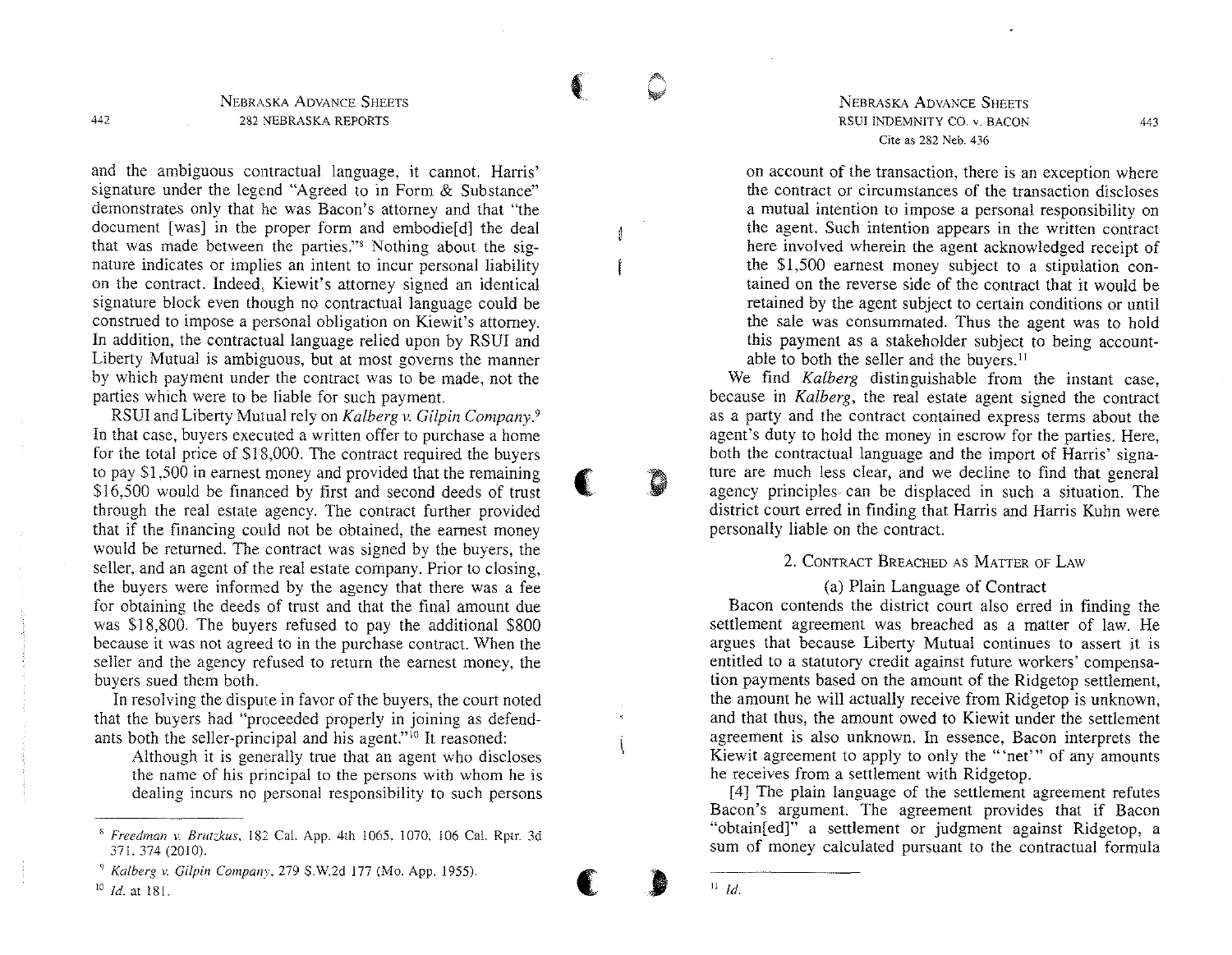$\blacklozenge$ 

**(1974)** 

(

**Science** 

NEBRASKA ADVANCE SHEETS 282 NEBRASKA REPORTS

444

was to be paid to Kiewit "and/or its insurer(s)." The agreement on its face does not require payment to Kiewit from the "net" received by Bacon from Ridgetop; it requires payment from any settlement or judgment "obtain [ed]" from Ridgetop. When the terms of a contract are clear, a court may not resort to rules of construction, and the terms are to be accorded their plain and ordinary meaning as an ordinary or reasonable person would understand them.<sup>12</sup>

According to the clear, plain, and ordinary meaning of the contractual language, once Bacon settled with Ridgetop and obtained money from that settlement, the contractual formula was triggered. The record shows that Bacon received \$1.25 million from Ridgetop, and application of the contractual formula establishes as a matter of law that Bacon owes Kiewit and/or its insurers \$437,500.

# (b) Implied Covenant of Good Faith and Fair Dealing

Bacon also argues that summary judgment is improper because genuine issues of material fact exist as to whether Liberty Mutual violated the implied covenant of good faith and fair dealing in the Kiewit settlement agreement. We note that Bacon does not assert that RSUI violated this covenant.

[5-8] The implied covenant of good faith and fair dealing exists in every contract and requires that none of the parties to the contract do anything which will injure the right of another party to receive the benefit of the contract.<sup>13</sup> The nature and extent of an implied covenant of good faith and fair dealing is measured in a particular contract by the justifiable expectations of the parties." Where one party acts arbitrarily, capriciously, or unreasonably, that conduct exceeds the justifiable expectations of the second party." A violation of the covenant of

NEBRASKA ADVANCE SHEETS RSUl INDEMNITY CO. v. BACON **Cite as 282 Neb. 436**

good faith and fair dealing occurs only when a party violates, nullifies, or significantly impairs any benefit of the contract.<sup>16</sup> The question of a party's good faith in the performance of a contract is a question of fact."

Bacon asserts Liberty Mutual violated the implied covenant of good faith and fair dealing when it asserted its right to a statutory credit against the settlement that he reached with Ridgetop. For this argument to have merit, we would have to impute Liberty Mutual's action in its capacity as Davis Erection's workers' compensation carrier to Liberty Mutual's action in its capacity as the insurer for Kiewit. Even assuming that this would be proper, the express terms of the settlement agreement negate Bacon's argument. The settlement agreement states that at the time the parties entered into the agreement, they were aware of the possibility that Liberty Mutual could assert an interest, based on its prior workers' compensation payments, in any proceeds Bacon obtained from Ridgetop. According to the settlement agreement, although Liberty Mutual had indicated it would not seek to enforce such an interest, the parties understood that Liberty Mutual had not expressly stated that it would not do so. And Bacon expressly assumed the risk of Liberty Mutual asserting its interest. Liberty Mutual could not, as a matter of law, have violated a covenant of good faith and fair dealing in later asserting an interest in the Ridgetop settlement when all parties knew at the time the settlement agreement was entered into that there was a possibility that Liberty Mutual would act as it did, and the settlement agreement clearly placed that risk on Bacon. The district court did not err in finding no reasonable fact finder could conclude that Liberty Mutual's actions with respect to its workers' compensation setoff credit violated an implied covenant of good faith and fair dealing in the Kiewit settle**ment agreement.**

We note that after this appeal was submitted, both parties filed motions requesting that this court take judicial notice of

<sup>12</sup> *Thrower* **v.** *Anson,* **276 Neb. 102,752 N.W.2d 555 (2008);** *Peterson* **v.** *Ohio Casualty Group,* 272 Neb. 700. 724 N.W.2d 765 (2006).

<sup>13</sup> *Spanish Oaks v. Hy-uee,* **265 Neb. 133,655 N.W.2d 390 (2003);** *Reichert v. Rubloff Hammond, L.L.C., 264 Neb. 16, 645 N.W.2d 519 (2002).* 

**<sup>14</sup>** *Spanish Oaks, supra* **note 13.**

<sup>15</sup> *ld.*

<sup>16</sup> *ld.*

<sup>17</sup> *ld: Strategic Staff Mgmt. v. Roseland,* 260 Neb. 682. 619 N.W.2d 230 (2000).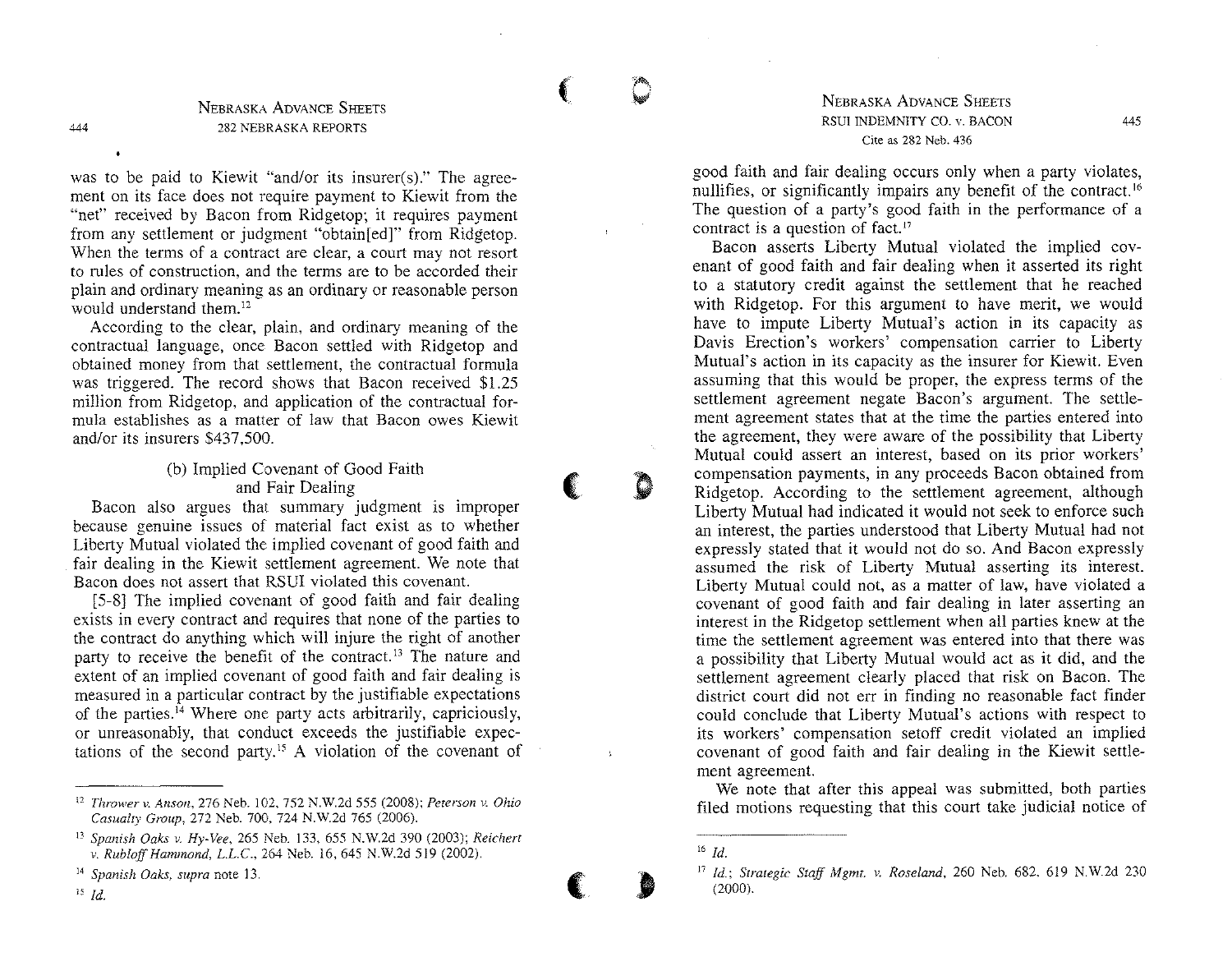**COOM** 

(

.~

**(,**

(**Contract**)

activity in related proceedings. A February 3, 2011, order of the district court for Douglas County granted Liberty Mutual summary judgment on its claim that it was entitled to a statutory credit against future workers' compensation claims for the amounts Bacon obtained in the Ridgetop settlement. Even though this issue has now been resolved, it still does not affect the total, amount Bacon obtained as a result of the Ridgetop settlement. Instead, Liberty Mutual has a credit against future workers' compensation payments based on the amount of the Ridgetop settlement. Bacon is thus affected only to the extent that this credit affects the amount of the weekly workers' compensation he receives from Liberty Mutual in its capacity as the workers' compensation carrier for Davis Erection.

(c) Subrogation Against Own Insured Bacon also makes a complicated argument based on the premise that an insurer cannot subrogate against its own insured." Generally, he contends that the liability policy that Liberty Mutual issued to Kiewit was part of an "owner-controlled"

insurance policy and included both Davis Erection and Bacon, as an employee of Davis Erection, as additional insureds. He contends that because Liberty Mutual owed Bacon as an additional insured under the same policy the same duty it owed Kiewit, Liberty Mutual cannot recover against Bacon on the settlement agreement because it has no right of subrogation **against its own insured.**

But the fact that Davis Erection and Bacon were additional insureds under Liberty Mutual's liability policy means only that if one or both of them had engaged in negligent acts and been found liable to another, those acts would have been covered by the liability policy. It does not mean, and cannot mean, that because Bacon was injured by the negligent acts of another entity which was also covered by the liability policy, Liberty Mutual owed no duty to him to pay for that negligence.

Even if this premise were sound, it would have no application in this case. Here, Liberty Mutual seeks only to enforce

### NEBRASKA ADVANCE SHEETS RSUI INDEMNITY CO. v. BACON **Cite as 282 Neb. 436**

the contractual rights it obtained through the settlement agreement. It is not subrogating against Bacon, in that it is not claiming that Bacon owes money to it because it paid an obligation on his behalf. The mere fact that Bacon is the other party to the contractual agreement does not make this a subro**gation action.**

#### (d) No Hindrance or Delay

Bacon also argues that Liberty Mutual's actions hindered or delayed his ability to enter into a settlement with Ridgetop, and he implies that this then released him from the obligation under the Kiewit settlement agreement. But even if Liberty Mutual's decision to seek an interest in the Ridgetop settlement delayed Bacon's receipt of that settlement money, it is undisputed that he ultimately received it. In this action, RSVI and Liberty Mutual are not arguing that they are entitled to any damages due to any delay in the finalization of the settlement between Bacon and Ridgetop. Instead, their sole contention is that once Bacon "obtain[ed]" money from Ridgetop due to settlement, the formula of the settlement agreement was triggered and he owed Kiewit, and/or RSUI and Liberty Mutual, the stipulated contractual amount. There are therefore no relevant issues of fact about any delay in obtaining the Ridgetop settlement. The settlement agreement between Kiewit and Bacon was enforceable as a matter of law, and the district court did not err in finding it to be so.

# 3. PREJUDGMENT INTEREST PROPER

[9,10] Bacon argues the district court erred in awarding prejudgment interest. Prejudgment interest accrues on the unpaid balance of a liquidated claim from the date the cause of action arose until the entry of judgment.<sup>19</sup> A claim is liquidated when there is no reasonable controversy as to the plaintiff's right to recover and the amount of such recovery; there must be no dispute as to the amount due and to the plaintiff's right **to** recover. <sup>20</sup>

<sup>&</sup>lt;sup>18</sup> See *Control Specialists v. State Farm Mut. Auto. Ins. Co.*, 228 Neb. 642, 423 N.W.2d 775 (1988).

<sup>19</sup> Neb. Rev. Stat. § 45-103.02(2) (Reissue 2008).

**<sup>20</sup> See,** *Dutton-Lainson Co., supra* **note 3:** *Archbold, supra* **note 3.**